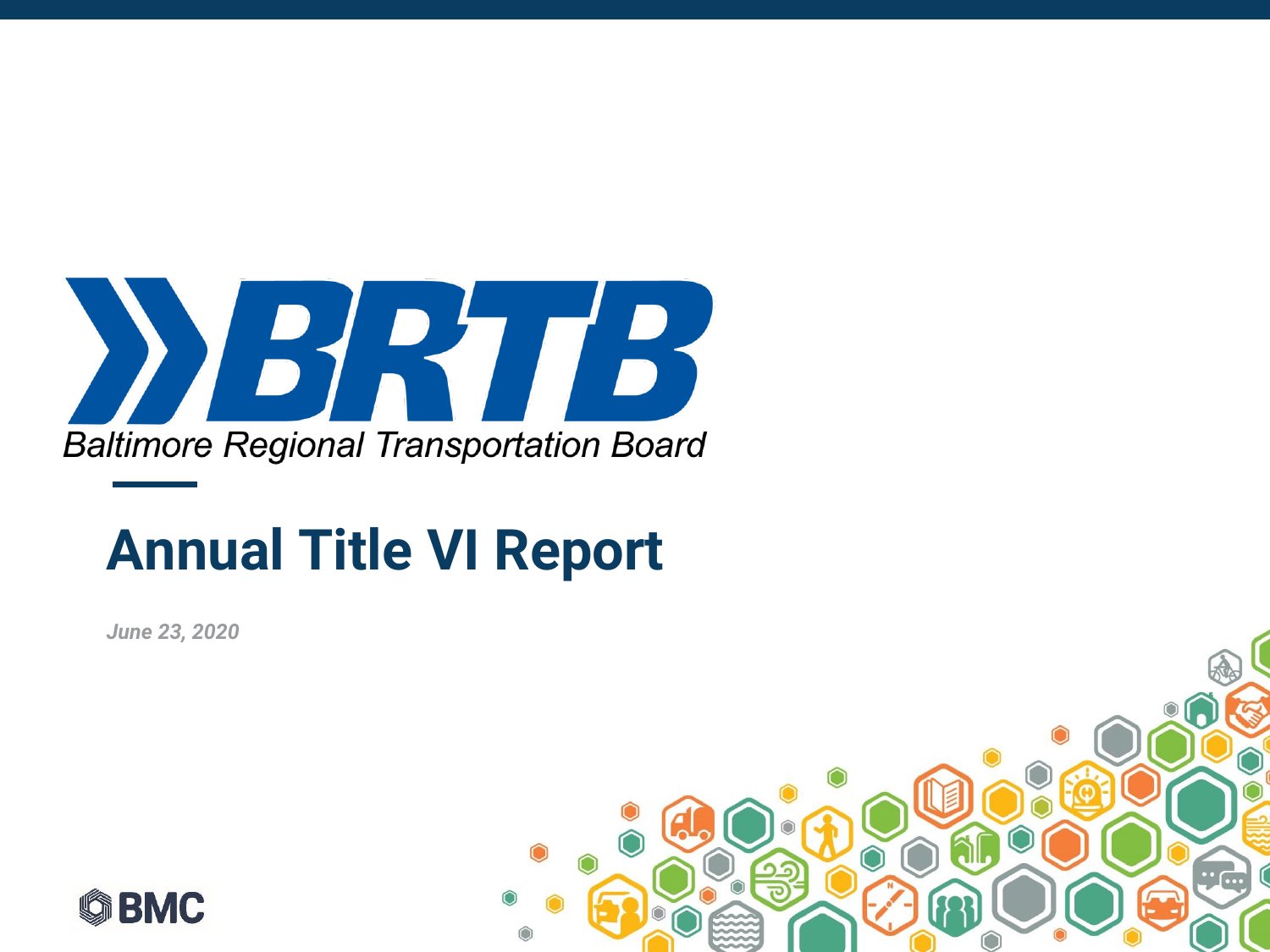#### **Annual Title VI Report**

- Federal regulations call for an Annual Report to be prepared to substantiate the Title VI Plan.
- The Annual Report identifies activities in the following areas:
	- Program Administration
	- General Requirements
	- MPO-Specific Activities
- The Annual Report will be appended to the Title VI Plan.
- The Title VI Plan is updated every four years. It was approved last May.



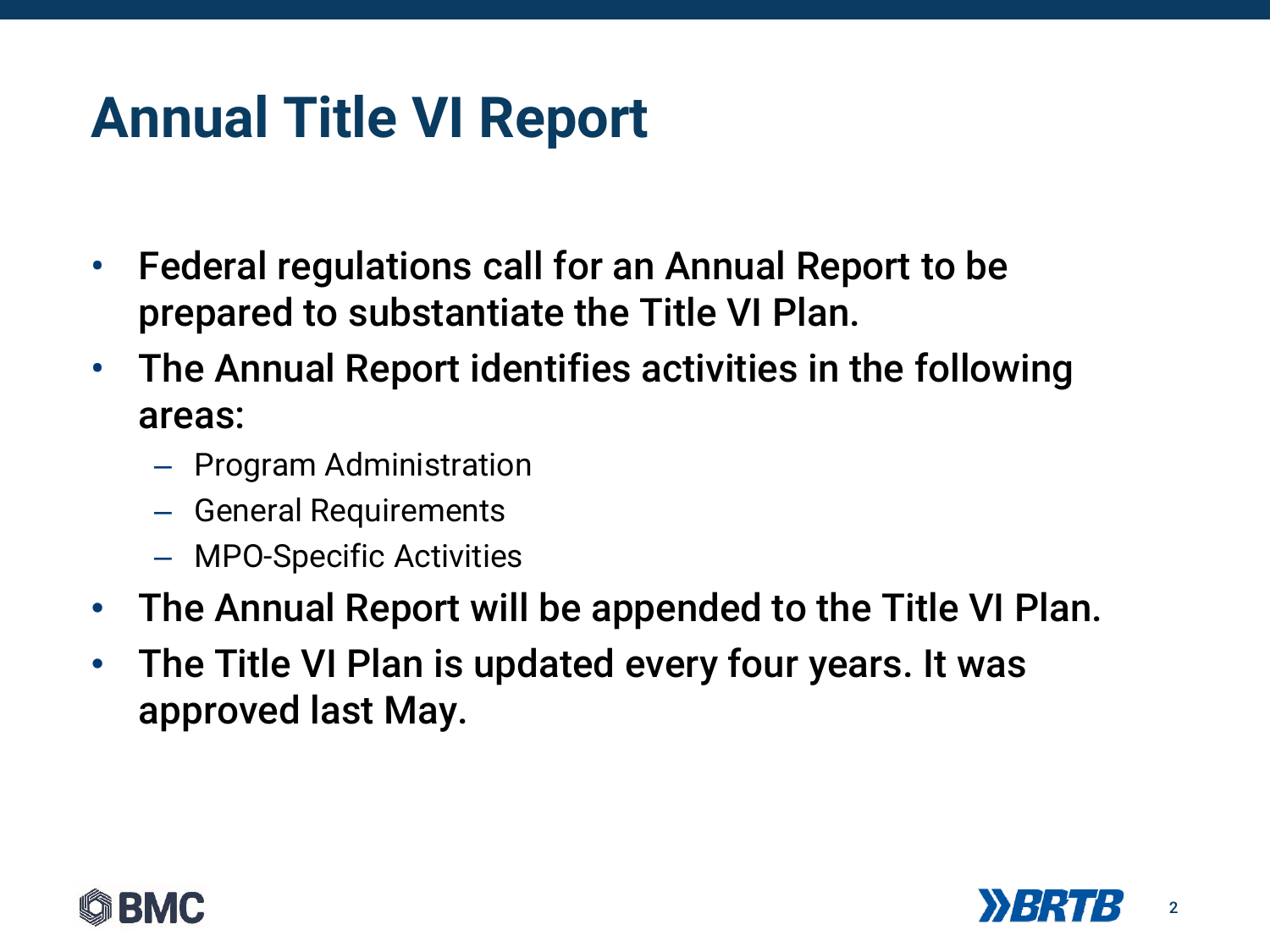## **Activity During the Year**

- No complaints files against the BRTB
- Submitted Title VI Plan to federal agencies and MDOT
- Participated in MDOT MTA's triennial review
- Attended/participated in a range of training and program enhancement events



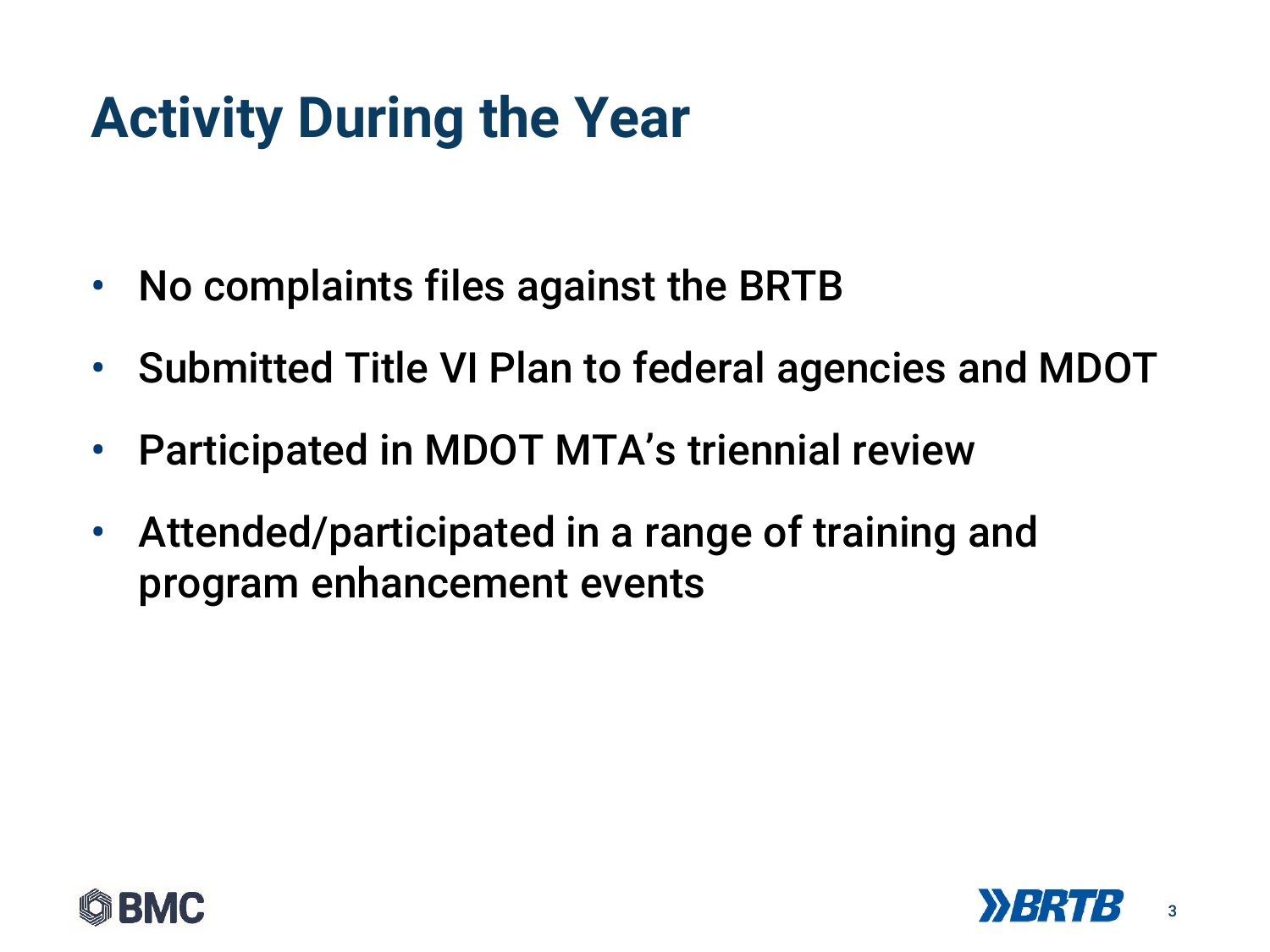## **Activities Completed**

- Met with all local jurisdiction members of the BRTB to discuss public involvement and equity issues.
- Edited VPI and updated Limited English Proficiency Plan
- Continued to enhance EJ analysis and integrate with performance measures



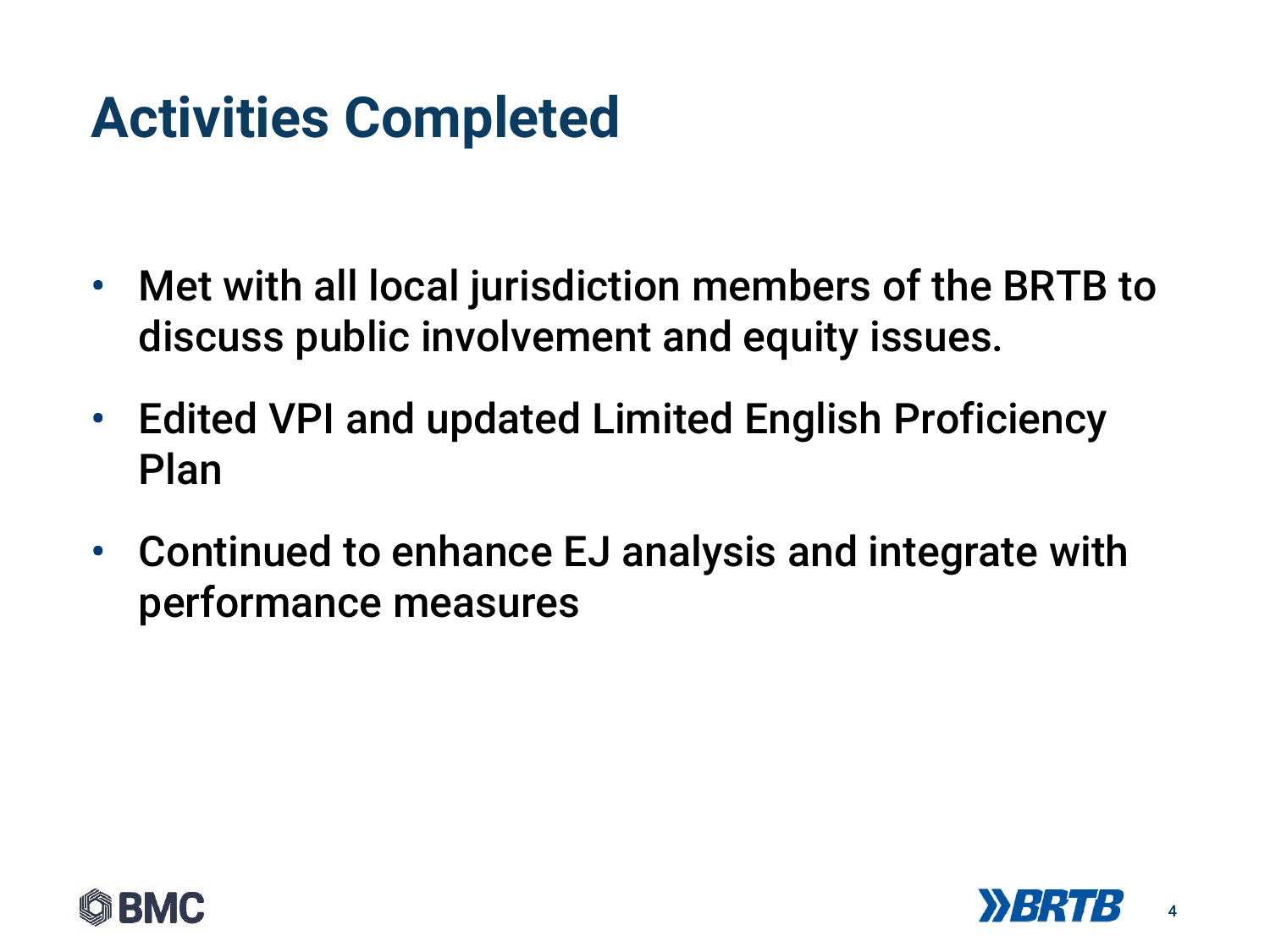### **Translated Documents into Spanish**

Added to the BMC website and available at the reception desk:

- Title VI Notice of Complaint
- Public Participation Plan
- Limited English Proficiency Plan
- Vulnerable Population Index
- Executive Summary of Maximize2045



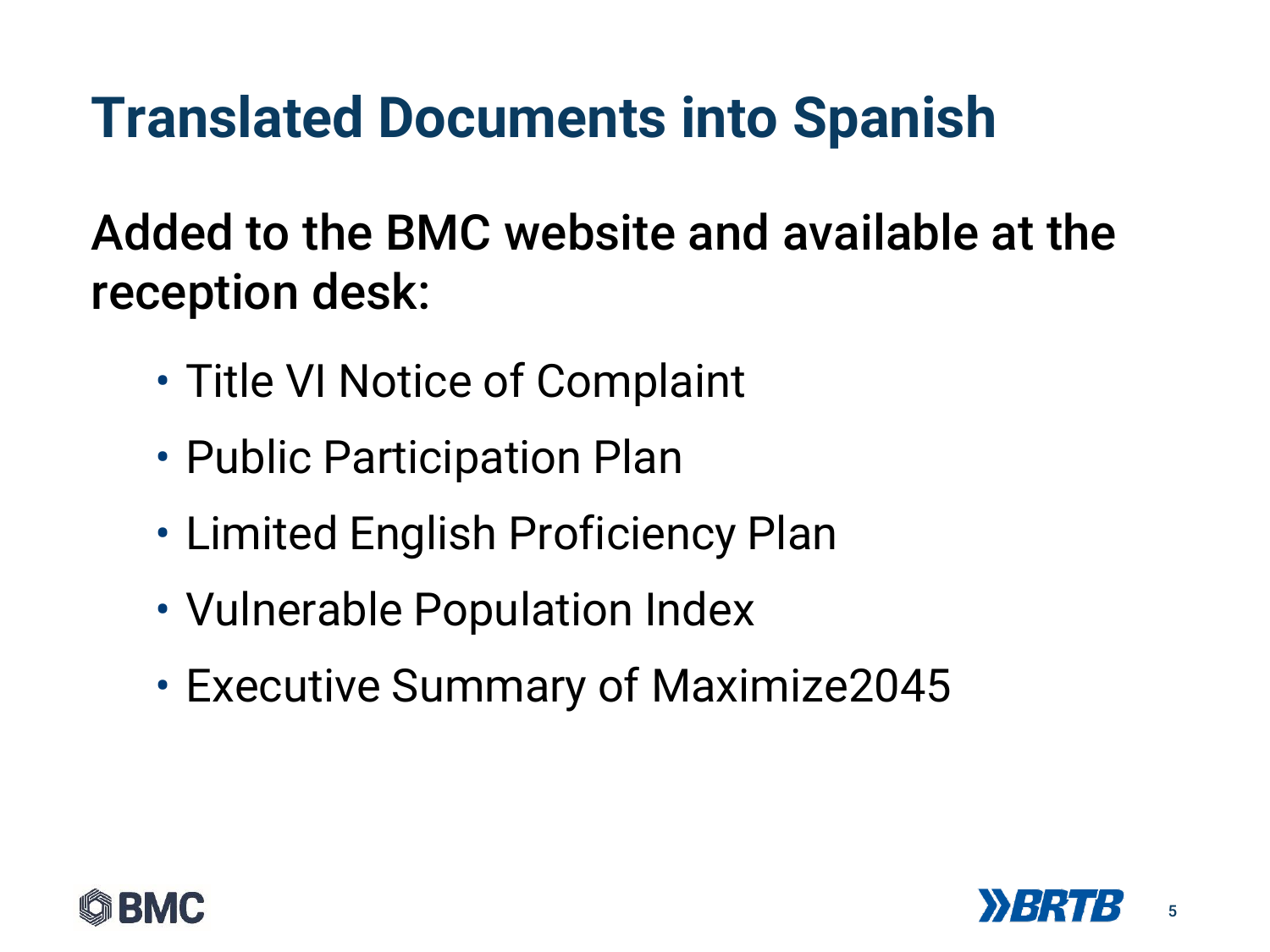#### **Incorporating an Equity Lens**

- Participated in MACo-Sponsored Work Session to discuss Policy Applications of a Racial Equity Lens
- ABC's 10 Essential Questions, also shared with the MD General Assembly, for example:
	- How is an equity lens incorporated within the policy?
	- Will the policy increase access and opportunity for communities of color?
	- Are there changes that could be made to make the policy more equitable and inclusive?